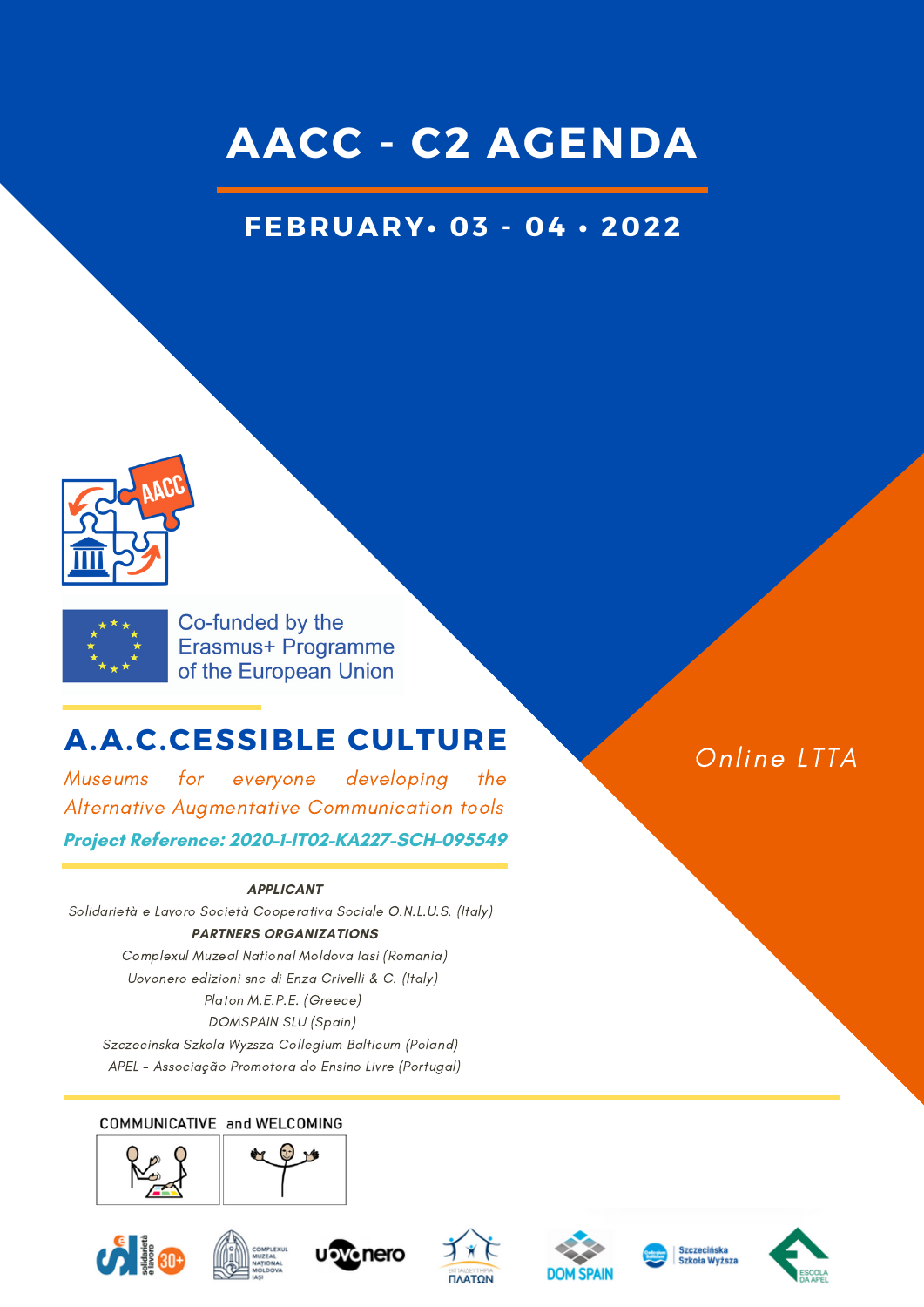





# **EVENT PROGRAM**

03 · FEBRUARY · 2022

## MODULE 1. Recognition of the necessary conditions for work<br>with young people with fewer opportunities in a cultural context

Greetings  $9:00$  AM - 09:30 AM Session 1. Introduction to the traning: goals, expected results, programme · Domspain SLU · Solidarietà e Lavoro Società Cooperativa Sociale O.N.L.U.S. Session 2. Analysis of the needs of minors  $9:30AM - 10:30 AM$ with SEN. · Szczecinska Szkola Wyzsza Collegium Balticum Session 3. The benefits of AAC use in school 10:30AM - 12:00 AM and extracurricular context · APEL - Associação Promotora do Ensino Livre Session 4. Review of existing tools,  $12:00AM - 01:00 PM$ software, and computed aids

· Domspain SLU

#### COMMUNICATIVE and WELCOMING



A.A.C.Cessible culture: Museums for everyone developing the **Alternative Augmentative Communication tools PROJECT REFERENCE: 2020-1-IT02-KA227-SCH-095549**